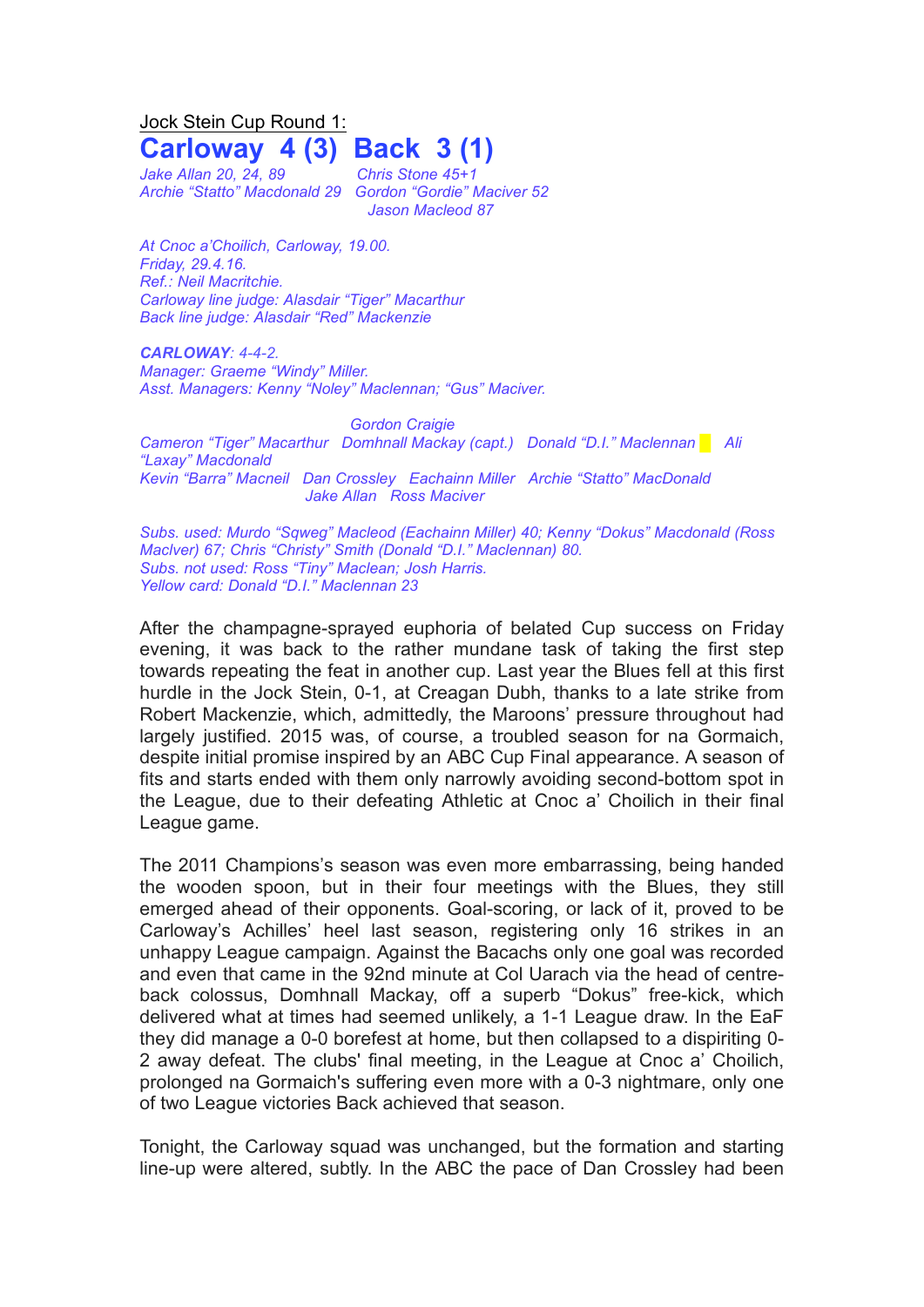deployed up front, ahead of "Dokus", in a bid to exploit the aging legs of Johnnie Wallace, Donnie "Noe" Smith, and Duncan Maclean, but this had permitted a weakened midfield to be unreasonably pressured by the Morrisons and Scott Graham, especially in a highly uncomfortable opening 15-20 minutes. With "Barvas" and Martainn Shields lying wide, "Barra" and "Statto", always mindful to protect "Tiger" and "Laxay", could not penetrate forward enough to flank "Dokus", and help him augment the runs of "Raymondo"; not at first, anyway.

Tonight, further fine-tuning brought a return to 4-4-2, with Crossley retreating to central midfield, "Dokus" hitting the bench, and Jake Allan pushing forward on the right to support young star, Ross Maciver, whenever possible. Back are clearly taking the Kenny Dalglish approach to re-building: from the back forward; fair enough, although, in an island environment, that may be a consequence of what is available, not principle. There was no Andrew V.P., or Chris Macleod, nor as rumoured, the re-appearance of "Moley", but perennial stalwarts like Jason Macleod, Michael Maciver, and ex-Blue, Ali "Tolsta" Maciver, formed the defence, joined by ex-Westside hero, Campbell Macdonald; new recruit, Chris Stone, figured in midfield, and emerging pacestar, Gordon "Gordie" Maciver, led up front.

Once again, what is rapidly becoming a permanent feature of games on the island greeted the diehards: a howling westerly which returned any high ball the Bacachs employed forward back into their faces, with several violent hailstone squalls added in as a bonus. The adrenalin overload from Friday's ABC still seemed to be fuelling the Blues, to some degree, as, assisted by the gale, they immediately seized midfield control, pressing forward and wide at pace. An early passing move saw "Laxay" find Miller, who played right to Allan, and he in turn sent Maciver through in the middle, but Michael Maciver raced out to block the ball away.

Then, in 9 minutes a "Barra" long ball from midway within his own half on the right found Maciver breaking right, behind his marker and wide off Macleod. He carried the ball into the box, but his namesake read his intelligent slip to his right from 12 metres with an outstretched foot to block. Crossley was on to the rebound but was, in turn, blocked away for a corner. Three minutes later "Tiger" won the ball on the right touchline, midway within the Back half, and raced forward, but his low, hard cross was also knocked away for the Blues' umpteenth corner.

A Macleod push on Maciver, just inside the touchline, on the Bacach right, midway within their half, led to a high, right-foot free-kick from Crossley, which cleared the central pack, and was bundled home by Allan by the far post (**1- 0**).

Eventually, in 23 minutes, Back managed to get forward, gaining a free-kick in the centre, 20 metres from goal, but Louie Macdonald's firmly struck ball cannoned off the wall and away. Moments later, Carloway's lead was doubled when Crossley robbed "Tolsta" just inside the Back half, on Carloway's left touch-line. He took off like Usain Bolt, powered past Macdonald on the left,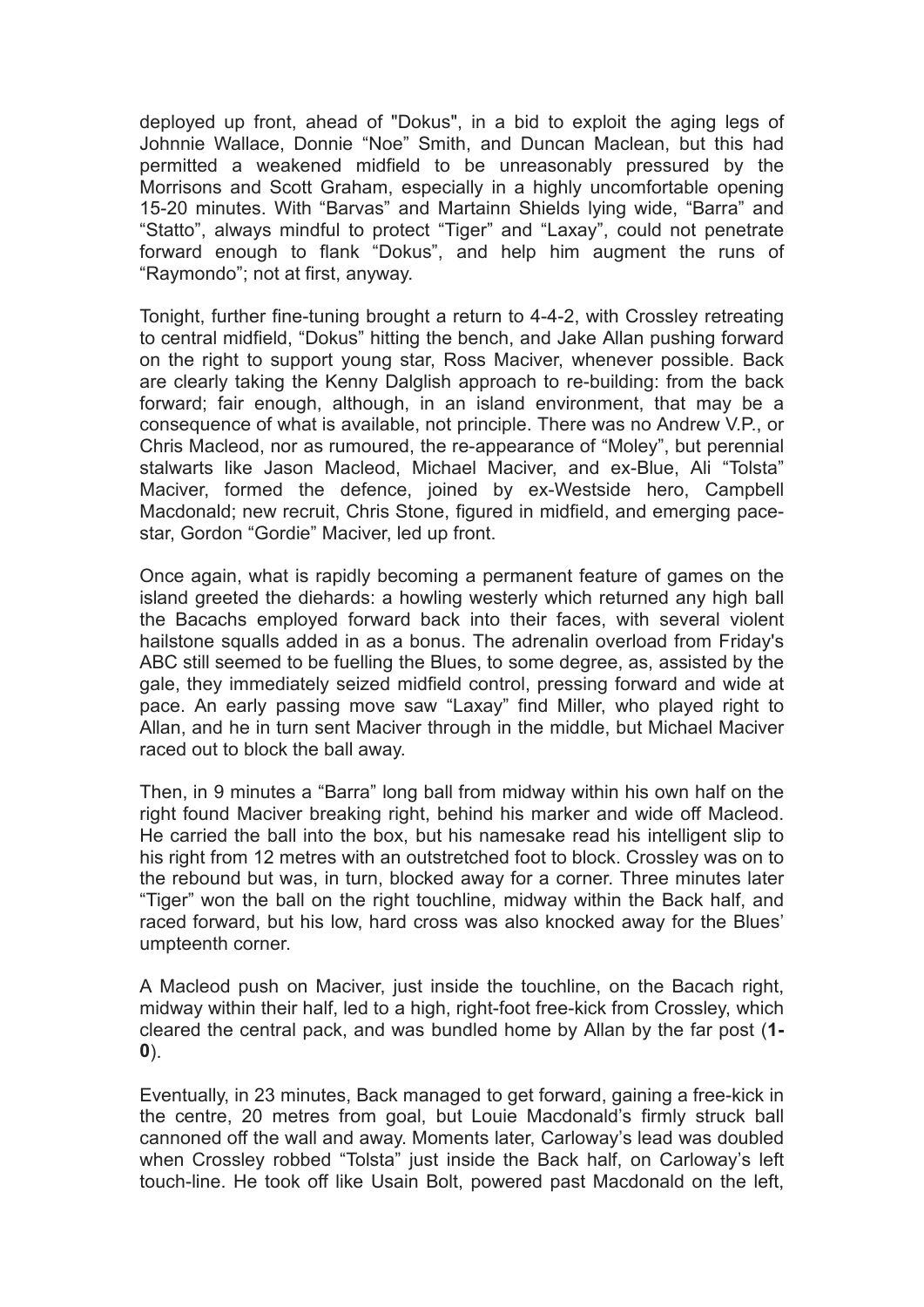then sent a vicious low square ball across, 10 metres from the line. Again Allan came charging in by the far post, this time stabbing the gift high into the net with his left foot (**2-0**).

Back immediately rallied and gained another free-kick 20 metres from goal, slightly to their left, but again the ball came back off the wall, breaking to Dennis Macdonald, 20 metres out in the centre. His instant strike, however, was last seen passing Cirbhig. Three minutes another half-chance arrived for the Bacachs when a corner gained on their left saw Campbell Macdonald whip across a low, inviting ball, 12 metres out, but, amazingly, the ball flew through the assembled multitude in the centre, without a touch.

A minute later Back's night suddenly became so, so much worse, when Miller received a "Tiger" throw-in on the Carloway right, right on the bye-line, and turned inwards. He managed to trick his way through a challenge on the byeline before firing the ball across. This time it was "Statto" who rushed in from the left to blast the ball high into the net from 6 metres (**3-0**).

The warning lights were flashing now for Back, as, first, Miller sent in a low shot from 25 metres which Maciver smothered low to his left in 34 minutes, then an effort from Allan, breaking into the box, had to be scrambled away on the right for yet another corner.

However a nasty injury to Miller, and his forced departure, off-balanced the Blues, and as they struggled to regain their shape and cohesive momentum, a surge on their left by Back gave Stone the chance to break forward, then turn inside into the centre. From 30 metres he thwacked a rising drive to the left of Craigie's goal. Van Der Sar got his left arm to it, and appeared to have blocked the ball upwards and over the bar, but it came down this side of the bar and bounced home (**3-1**).

## **Half-time: Carloway 3 Back 1**

The interval oranges would not have tasted just as sweet for the Blues' players as they once thought they might, because of those two unfortunate incidents in the final five minutes of the first half: serious injury to outstanding *animateur*, Eachain Miller, and the loss of that curious goal in added-on time. The Bacachs now could sniff an outside chance, at least, of a way back into the tie. With the advent of "Sqweg", a ready-made replacement for their young star, the Blues had attempted to re-group instantly in exactly the same shape as before, but were still struggling to find this elusive form when Chris Stone had struck. The half-time mantra surely must have been, "*Keep calm and carry on. Find the shape. The rest will follow*".

What Back clearly lacked was their own midfield generalissimo, a role Chris Macleod regularly occupies, to organize their developing talent into some coherent structure, and channel their enthusiasm into decisive forward movement. However, their young-bloods soon received early encouragement for their endeavours. As na Gormaich continued to struggle to find that elusive game-plan that had successfully delivered a 3-0 lead, Back broke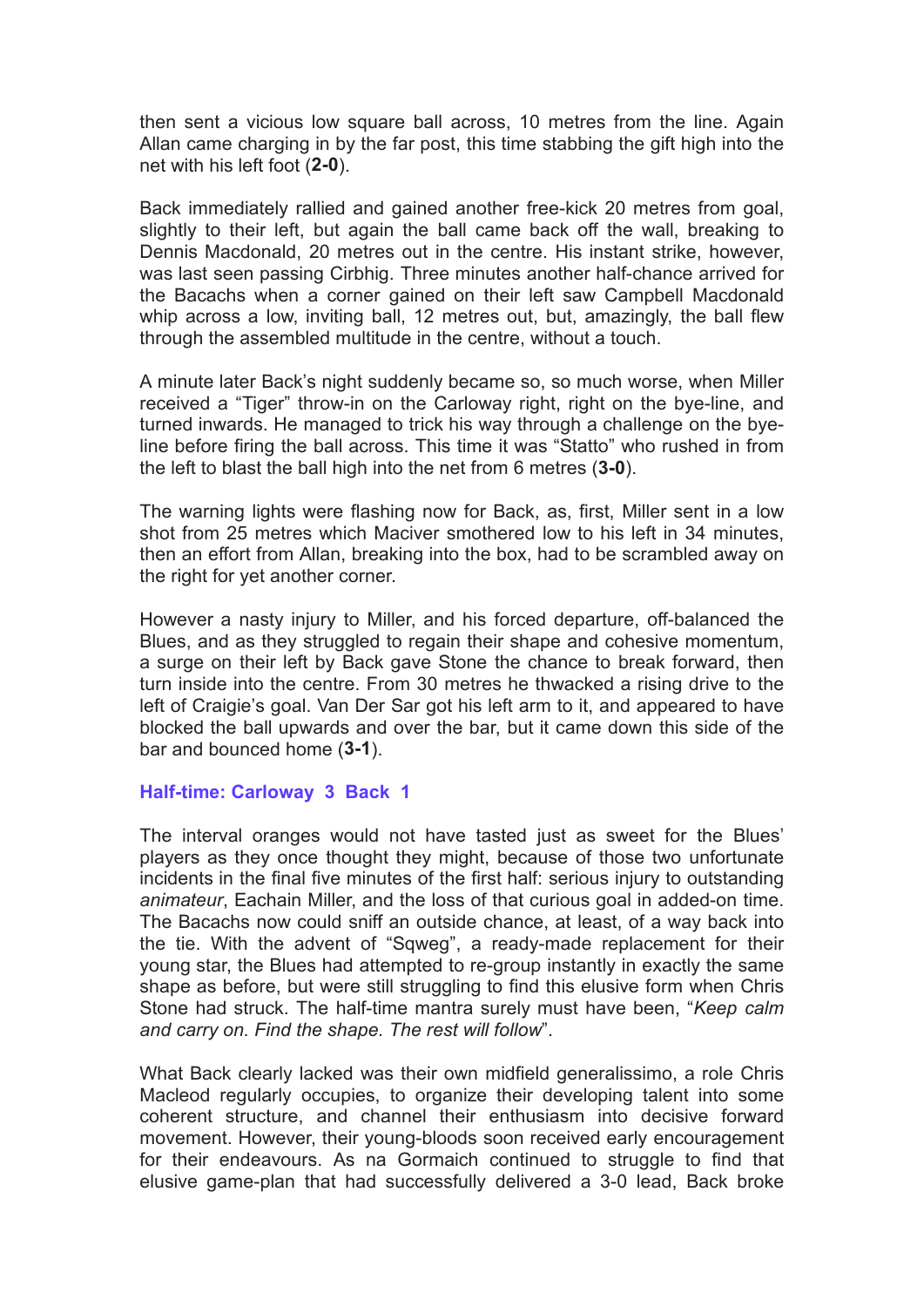ominously and won a corner on their left. "Gordie" Maciver fired the corner across, low and fast, and Stone, on the near side of goal, 10 metres out, moved to flick the flying ball inward on its way but the curving ball appeared to sweep home inside the far post untouched before the Blues' defence could compensate (**3-2**).

Hopes of immediate re-grouping were thrown awry by this set-back. Individual application was still intense, but the free-flow, coordinated pressing was absent. "Barra" and "Statto" now spent most of their time chasing, as Crossley endeavoured to encompass the creative imagination he had previously borne with Miller. Fortunately for the Blues, lack of a systemic approach hampered the Bacachs' attempts to punish the Blues.

Another surge led to a Back corner on their right winging high across goal, forcing Craigie to swipe it onwards under his bar. The ball was scrambled upfield, but led to a Back free-kick on their left, midway within the Blues' half, on the touchline, which forced Mackay to attempt to head clear, but the rising ball spun rightwards. "Sqweg" tried to head the ball outwards from the right bye-line, only for it to drop neatly for Dennis Macdonald to snap-drive, but it sped just over from 16 metres on Craigie's right. A fankle in the Carloway centre, midway within their own half, saw Louie Macdonald rob "Sqweg", then steam into the Carloway half, but Mackay managed to whip the ball away as he overran it slightly.

The arrival of "Dokus" relieved Crossley's burden and Carloway gradually rediscovered new impetus, if not shape, with a raft of half-chances. "Dokus" won the ball in the centre circle, then delivered the perfect diagonal for Allan to race behind Macleod into the right of the box, but his effort from 14 metres cleared the bar by a couple of feet.

After surviving a goalmouth melée caused by a Back free-kick from the centre line, Carloway broke out down the left and a finely-placed MacDonald forward pass, between "Tolsta" and Macdonald, let "Dokus" run into the left of the box but his parting attempt was sliced low past Macliver's right-hand post. A minute later "Dokus" was supplied on the edge of the Bacach area from the right by Allan, but his instant right-footer went straight up. A minute later a free-kick on the left edge of the box was slid in by "Dokus", but an alert defender desperately booted the ball away for a corner. As the ball broke outwards from the corner, the race was on down the right of the Carloway half, but the high, swinging cross was carried by the wind and an arriving Macdonald could only glance it past the far post from 12 metres.

The evening concluded with an astonishing three minutes. Just when Carloway thought they'd done enough to meet Point in the semi-final, an 87th minute Back corner came in high from "Van Der Sar's" left. The ball was headed up and out by "D.I." but the wind swept it high back across the Blues' goal, misleading the defenders, before Allan attempted to head clear. It came down to Stone on the edge of the area and he didn't hesitate but immediately thwacked a low right-footer through the ruck of players. Miraculously, Craigie got down to paw it away, just inside his left-hand post, but Jason Macleod, on